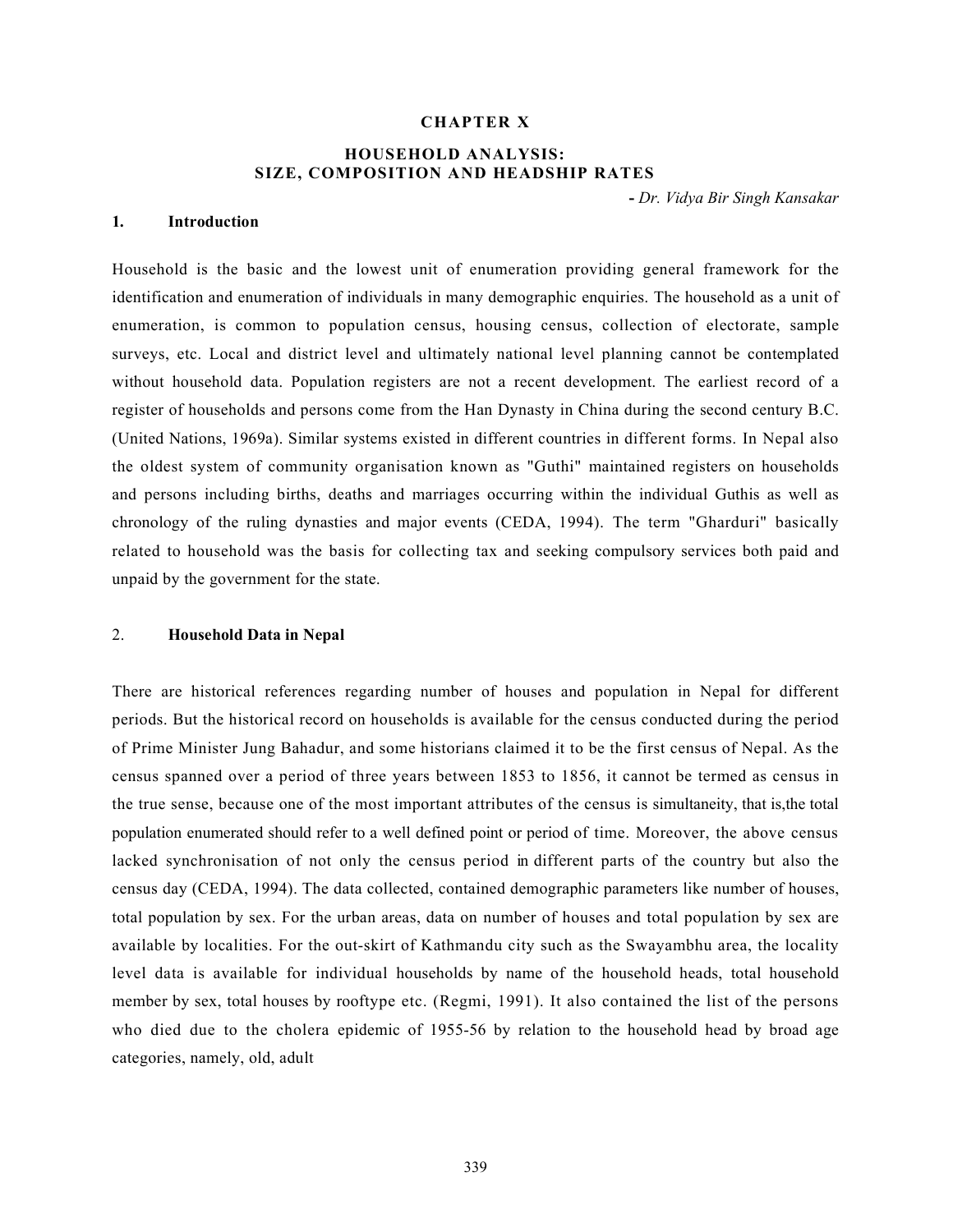and child. Unfortunately, complete registers of the 1953-56 census are not available for the entire country.

The first census of 1911 in Nepal initiated the population census on household basis as revealed by the census schedule which contained a column for the head of the household (Dept. of Statistics, 1957). Data at the household level, however, is not available until 1952/54. Only data on number of houses are available and that too for the census of 1911 and 1942 as published in Population Census Report of 1952/54. From 1952/54 census onwards regular collection and publication of household data started along with the definition of household.

The census of 1952/54 defined household as one which comprises of a member of families or group of individuals or an individual sharing the same kitchen. It conforms to the definition recommended by the United Nations, which states that the concept of "household" is based on the arrangements made by persons, individually or in groups, for providing themselves with food or other essentials for living (United Nations, 1969b). There has been no change in the definition of household in the censuses of Nepal.

## 3. Household Size: Trends and Regional Differentials

Like most of the countries in the Orient, the size of the family plays an important role in the social structure of Nepal. In a predominantly agricultural country like Nepal where main source of income and livelihood is agriculture, where large number of persons are required for agriculture activities and where the need of some one to look after the aged is of great importance, large and extended families are inevitable. Thus the size of households becomes large with increasing dependency on agriculture. The Tharus are the instance in point with largest households in Nepal (Bista, 1967). They have agriculture as the only occupation. If the life is very hard due to the fact that there is limited property to share among the members of the family, the united efforts of the co-sharers is required to increase the income of the family, and in such cases large family is naturally to be expected. The case of the Sherpas and other communities living in the Himalayan region presents a fine example in this category. These ethnic groups living in a cold and harsh climate with little agriculture have to engage in other activities, such as rearing yaks and sheep, carrying on trade and working as porters in the mountain expeditions, to supplement the very limited income from agriculture. As they have little property to share they try to remain in a large family and spurred by this condition they practice polyandrous marriage among the brothers (Christoph, 1964). In the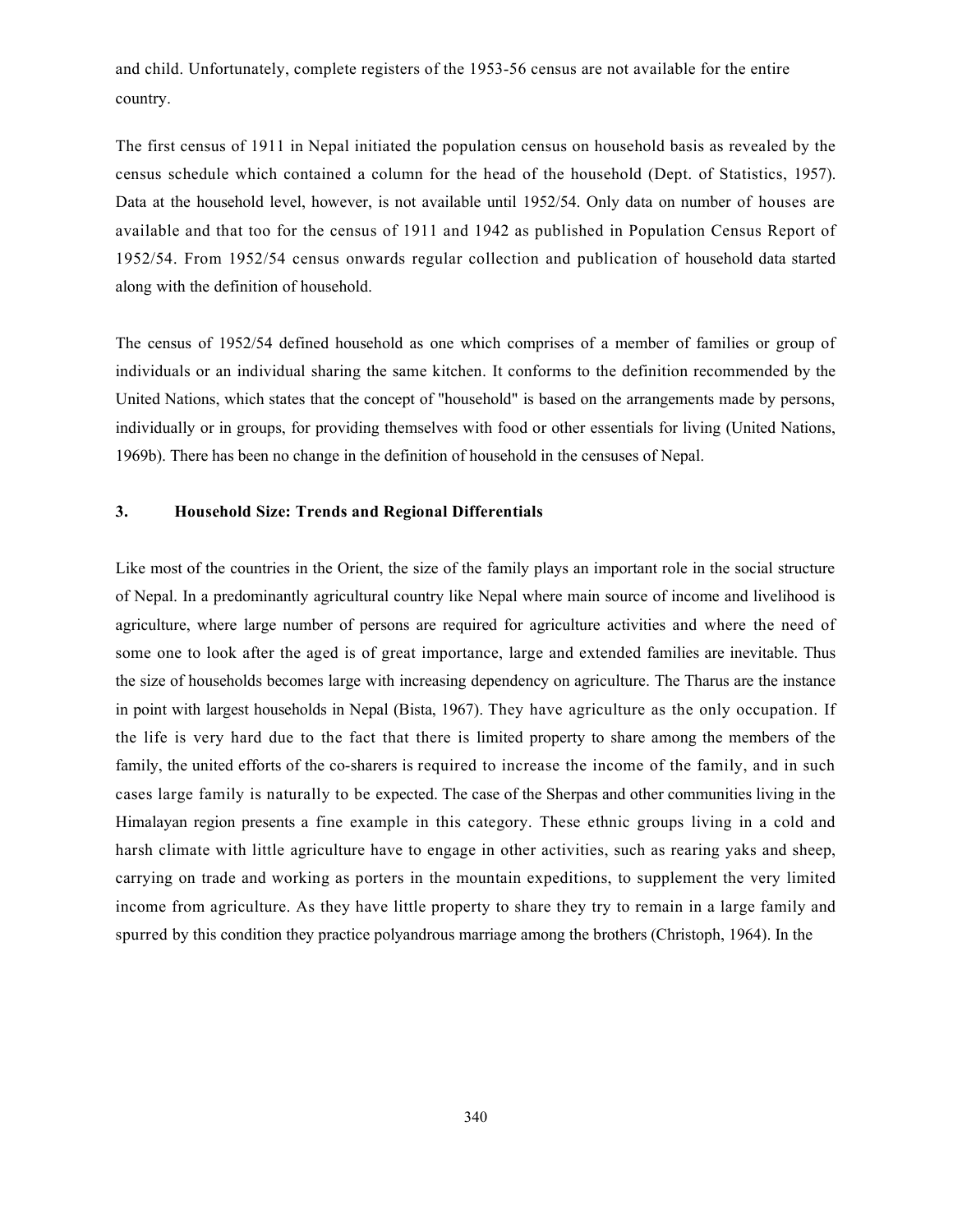Western society a son usually takes to separate living after marriage, but in Nepal sons live in the family as long as they wish. Moreover, severance from the family is usually late and it does not take place until the death of both the parents.

With an increase in the number of jobs outside the traditional sectors and rapid pace of urbanisation, the tendency towards breaking up of family also is increasing rapidly. Physical detachment with the family when one gets employed elsewhere in the country usually leads to formal separation in the long run. In the break-up of the joint family system, the most important deterrent is the responsibility of sons towards the ageing parents. So long as there is no provision for old age security, the system of joint family will continue and the size of the household will remain large, compared to the west and industrialised countries.

The size of the household is also determined by the migratory characteristics of the ethnic groups. Where the ethnic groups are more sedentary and agriculturally well-off, the size of the household is usually large, as in the case of the Tharus who rarely make any movement from their places. Similarly, the Terai people with surplus agriculture and easy access to market for their products and necessities, are also characterised by large families. The Hill people, on the other hand, are compelled to move. The Hill and Mountain regions represent the largest areas of out-migration both within and outside the country, as such the size of the household is usually small, compared to that in the Terai. Nevertheless, since migration is related to movement of a certain member or members of the household, it results in the reduction in the size of the household both in sending and receiving areas.

The census of 1952/54 recorded a total of 1,524,511 households in Nepal with an average household size of 5.4. The largest average household size was recorded in Nawalpur (10.6 persons) and smallest in Jhapa (4.3 persons) (Kansakar, 1974). Large household size was common to the districts of Nawalpur, Chitawan, Dang Deukhuri, Bardia, Kailali and Kanchanpur which were the abode of the Tharus who are noted for very large families (Dept. of Statistics, 1957). Increasing number of new settlers in Nawalpur, Chitawan and Bardia led to a decline in household size in 1961. In 1961, the average household size in Nepal went down to 5.3 (Table 1). This may possibly be attributed to high increase in internal and international migration. Between 1952/54 and 1961 the total absentee population increased from 216,853 persons to 386,824, an increase of 169,971 or 78 per cent. Moreover, international migration from outside the country in 1961 was 337,620 persons with birth place in foreign countries and 110,061 persons by foreign citizenship.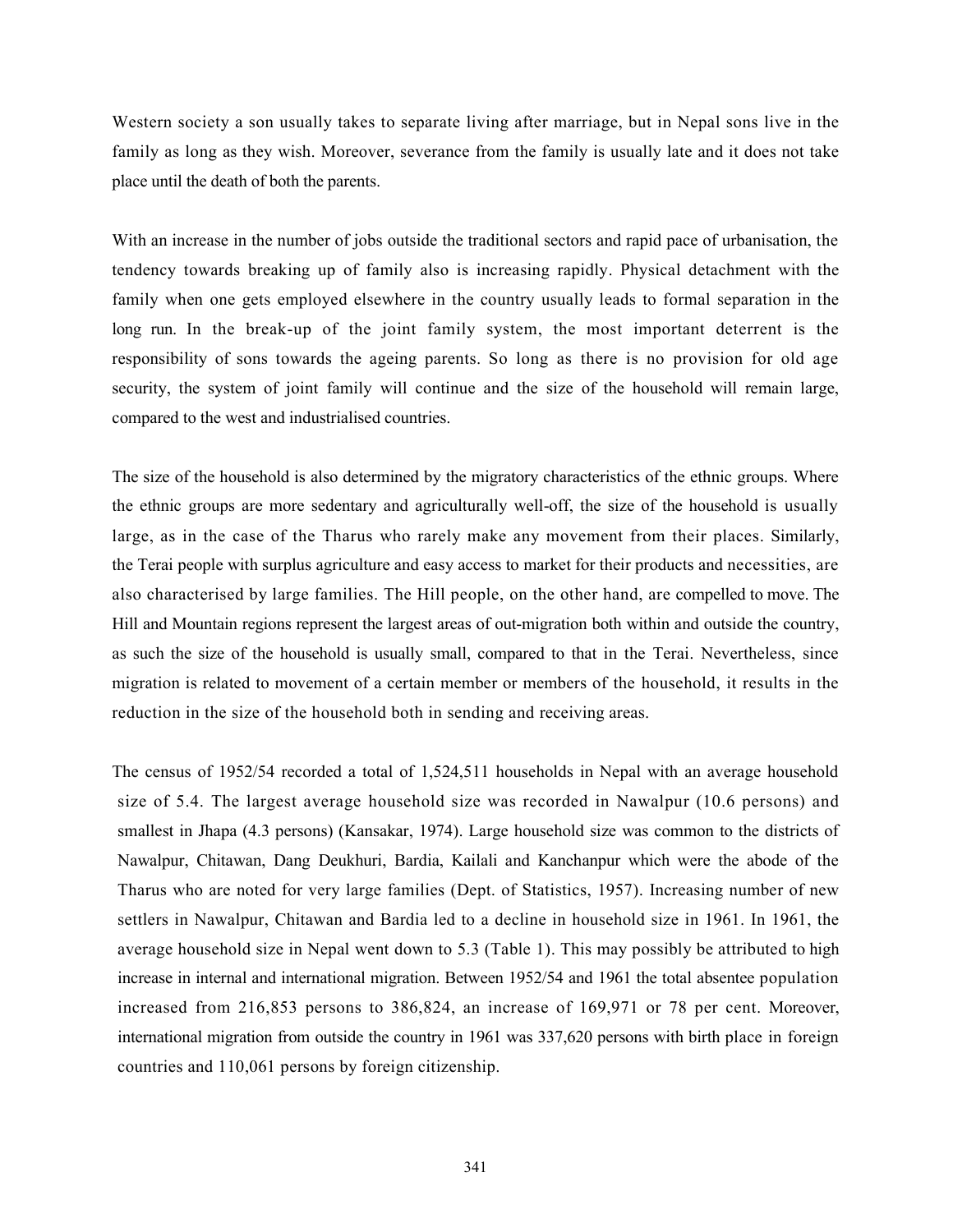In 1971, the average size of household increased to 5.5 persons and this increase must be related to reduction in mortality due to the expansion of health facilities in the country as well as control over endemicity of malaria in the country. Between 1952/54 and 1961, the annual growth of households exceeded the growth rate of population, but it declined to levels lower than population growth rate in 1971 as well as in 1981 resulting in increased average household size (Table 1). The average household size in Nepal increased to 5.5 in 1971 and 5.8 in 1981 and went down to 5.6 in 1991.

|                                  | 1952/54                  | 1961      | 1971       | 1981       | 1991       |  |
|----------------------------------|--------------------------|-----------|------------|------------|------------|--|
| Households                       | 1,524,511                | 1,783,975 | 2,084,062  | 2,585,154  | 3,328,198  |  |
| <b>Growth Rate</b>               | $\overline{\phantom{a}}$ | 2.01      | 1.57       | 2.18       | 2.56       |  |
| Population                       | 8,256,625                | 9,412,996 | 11,555,983 | 15,022,839 | 18,488,150 |  |
| Growth Rate                      |                          | 1.77      | 2.07       | 2.66       | 2.10       |  |
| Average Size of the<br>Household | 5.4                      | 5.3       | 5.5        | 5.8        | 5.6        |  |

Table 1: Growth of Households and Population, Nepal, 1952/54-1991

Source: CBS, 1958, Table 2

CBS, 1968, Vol. III CBS, 1975, Vol. 1

CBS, 1984, Vol. 1, Part 1, Table 1

CBS, 1993, Vol. 1, Part 1, Table l.

The comparative figures of the 1981 and 1991 censuses on household size indicates that there exists regional variation in the household size by Development Regions (Table 2). In 1981, the average household size in Eastern, Central and Western Development regions were marked by levels below the national average of 5.8 while the Mid-Western and Far Western Development regions had levels above the national average. The pattern remained the same in 1991 also. In all the regions the household size decreased in 1991 as compared to 1981. The household size by ecological zones also indicated decline in 1991 as compared to 1981 excepting the Central Terai where the average size of the household increased from 5.6 in 1981 to 5.7 in 1991 (Table 3). In 1981, the smallest household size was recorded in Western Mountain (4.8) and largest in Far-Western Terai (6.9) and these two regions also recorded a smallest household size of 4.4 and largest size of 6.7 respectively in 1991. Among the districts, Manang with an average household size of 4.7 was the district having the smallest household size and Bardia with 7.5 was the district having the largest household size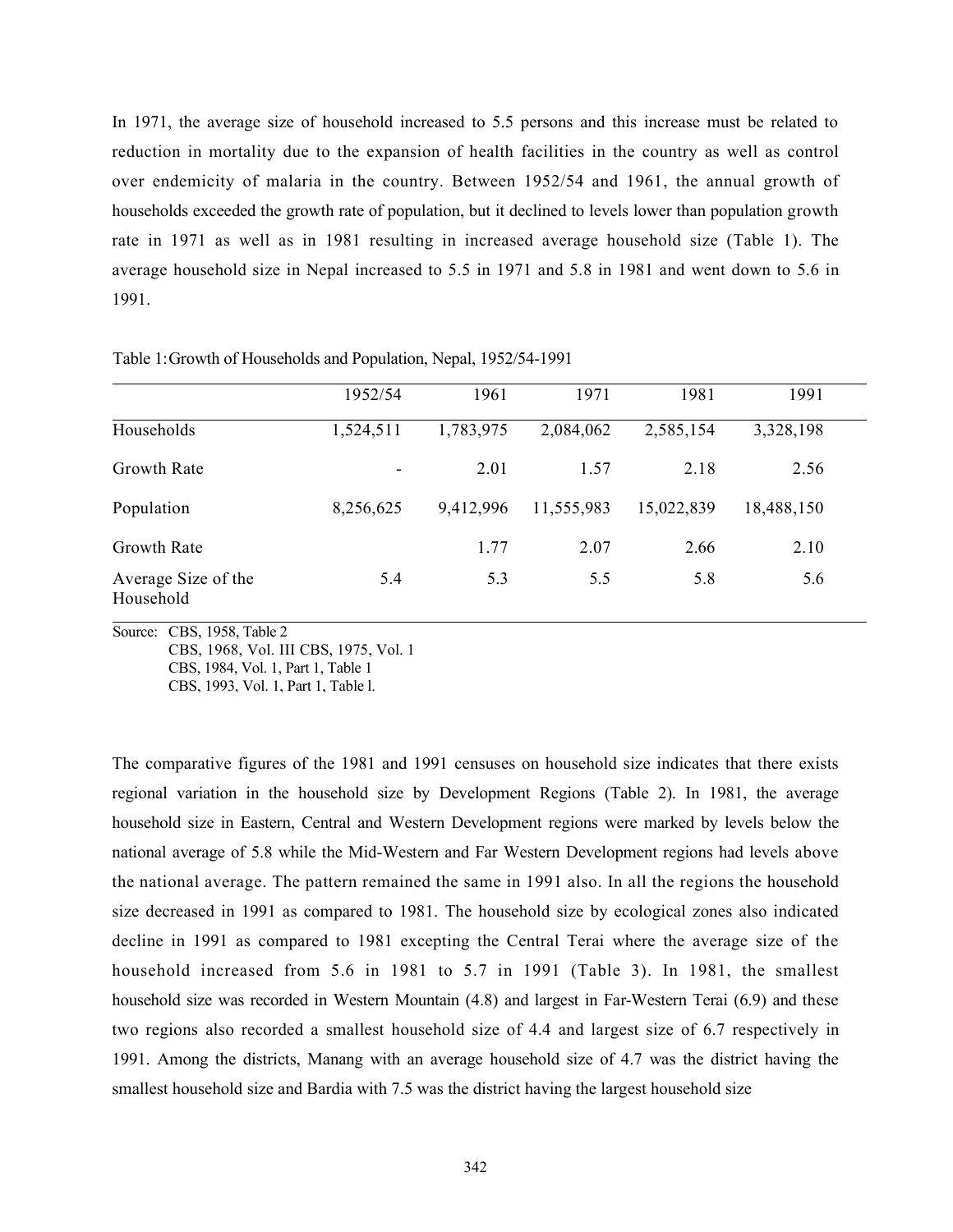in 1981 and these two districts continued to have the smallest and largest household sizes in Nepal, the corresponding values being 4.2 and 7.0 respectively in 1991.

|                                                                  | 1981       | 1991       |
|------------------------------------------------------------------|------------|------------|
| Nepal                                                            | 5.8        | 5.6        |
| Eastern Development Region                                       | 5.7        | 5.4        |
| <b>Central Development Region</b>                                | 5.7        | 5.5        |
| Western Development Region                                       | 5.7        | 5.5        |
| Mid-Western Development Region<br>Far-Western Development Region | 6.1<br>6.2 | 5.8<br>5.9 |

| Table 2: | Average Household Size by Development Region, 1981 and 1991 |  |
|----------|-------------------------------------------------------------|--|
|          |                                                             |  |

Source: CBS, 1984, Vol. 1, Part I, Table 1

CBS, 1993, Vol. I, Part I, Table 1.

Between 1981 and 1991, the growth of households in Nepal exceeded the growth of population indicating an increasing trend of fragmentation or sub-division of households and/or an increase in the number of migrants in the country both from within the country as well as from outside the country. In all the geographic regions, except the Eastern Mountain, the growth rate of households exceeded the population growth rate. In the case of Western Mountain, it was marked by negative growth rate of population, but households indicated positive growth rate, with population growth rate of -0. 15 and household growth rate of 0.74 (Table 3). In Central Terai, the growth rate of both population and households was identical at 2.42 per cent per annum.

## 4. Rural-Urban Differential in Household Size

There does exist a difference in the household size between the rural and the urban areas (Table 4). In 1981, the average household size in the urban areas was greater than that of the rural areas. The same phenomenon prevailed in different ecological zones. This was probably due to the largeness of the institutional households located in urban areas.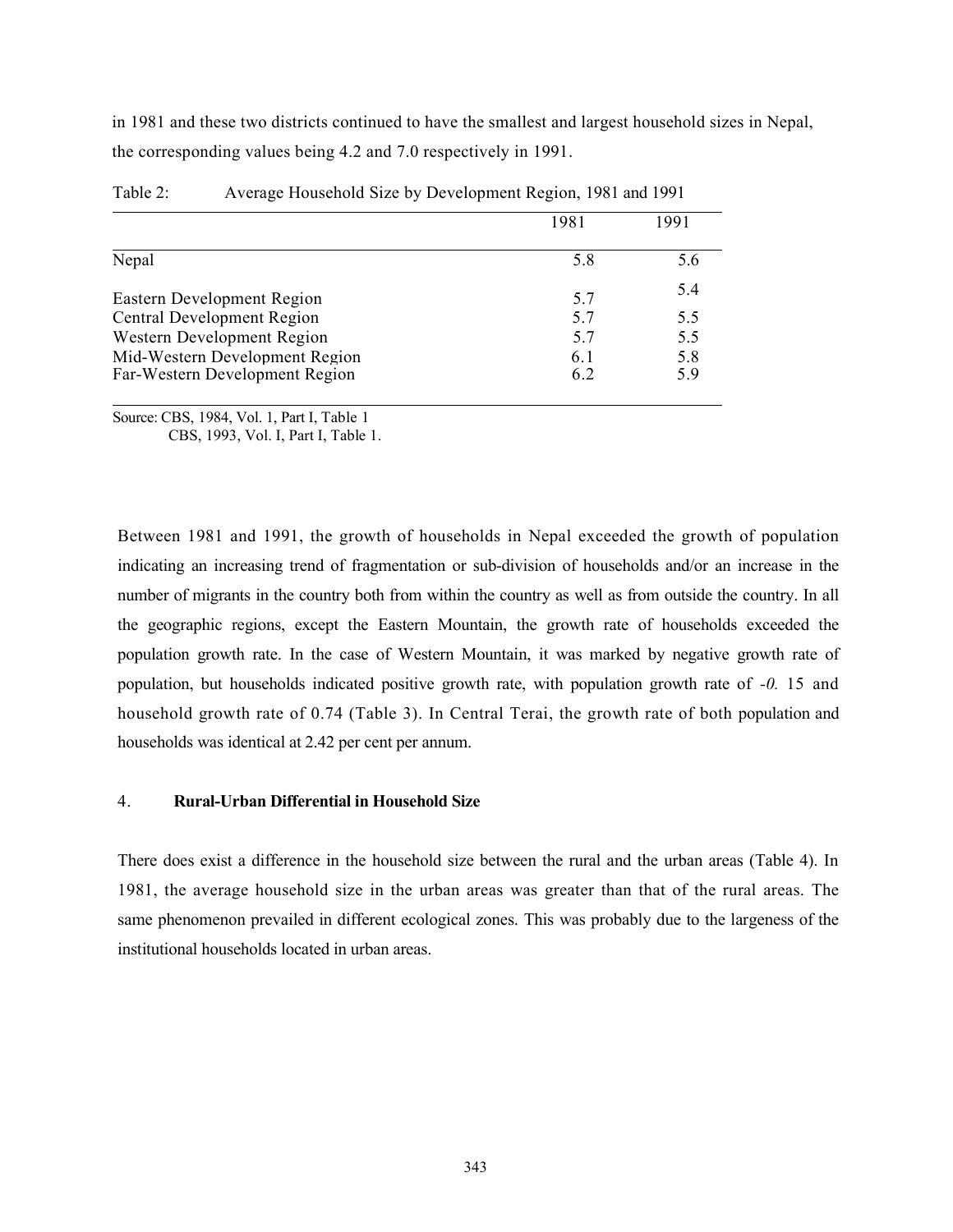|                      | No. of Household |           |            | Population in Household |      |      | Annual Growth Rate<br>1981-1991 |            |
|----------------------|------------------|-----------|------------|-------------------------|------|------|---------------------------------|------------|
|                      | 1991             | 1981      | 1991       | 1981                    | 1991 | 1981 | Household                       | Population |
| <b>NEPAL</b>         | 3,328,198        | 2,585,154 | 18,488,150 | 15,022,839              | 5.6  | 5.8  | 2.56                            | 2.10       |
| <b>MOUNTAIN</b>      | 274,135          | 236,294   | 1,443,130  | 1,302,896               | 5.3  | 5.5  | 1.50                            | 1.03       |
| Eastern Mountain     | 67,504           | 63,842    | 359,156    | 338,439                 | 5.3  | 5.3  | 0.56                            | 0.60       |
| Central Mountain     | 94,348           | 77,352    | 471,005    | 413,143                 | 5.0  | 5.3  | 2.01                            | 1.32       |
| Western Mountain     | 4,481            | 4,162     | 19,655     | 19,951                  | 4.4  | 4.8  | 0.74                            | $-0.15$    |
| Mid Western Mountain | 47,553           | 43,296    | 260,529    | 242,486                 | 5.5  | 5.6  | 0.94                            | 0.72       |
| Far Western Mountain | 60,249           | 47,642    | 332,785    | 288,877                 | 5.5  | 6.1  | 2.38                            | 1.42       |
| <b>HILL</b>          | 1,558,493        | 1,240,434 | 8,419,889  | 7,163,115               | 5.4  | 5.8  | 2.31                            | 1.63       |
| Eastern Hill         | 262,879          | 220,318   | 1,429,138  | 1,257,042               | 5.4  | 5.7  | 1.78                            | 1.29       |
| Central Hill         | 483,993          | 354,424   | 2,679,599  | 2,108,433               | 5.5  | 5.9  | 3.16                            | 2.42       |
| Western Hill         | 465,516          | 383,318   | 2,420,878  | 2,150,939               | 5.2  | 5.6  | 1.96                            | 1.19       |
| Mid-Western Hill     | 221,813          | 179,425   | 1,219,555  | 1,042,365               | 5.5  | 5.8  | 2.14                            | 1.58       |
| Far-Western Hill     | 124,292          | 102,949   | 670,719    | 604,336                 | 5.4  | 5.9  | 1.90                            | 1.05       |
| <b>TERAI</b>         | 1,495,570        | 1,108,426 | 8,625,131  | 6,556,828               | 5.8  | 5.9  | 3.04                            | 2.77       |
| Eastern Terai        | 490,856          | 367,635   | 2,655,508  | 2,113,442               | 5.4  | 5.7  | 2.93                            | 2.31       |
| Central Terai        | 537,087          | 422,769   | 3,033,351  | 2,387,781               | 5.7  | 5.6  | 2.42                            | 2.42       |
| Western Terai        | 220,163          | 156,803   | 1,330,145  | 957,969                 | 6.0  | 6.1  | 3.45                            | 3.37       |
| Mid-Western Terai    | 146,480          | 99,613    | 930,330    | 670,760                 | 6.4  | 6.7  | 3.93                            | 3.33       |
| Far Western Terai    | 100,984          | 61,606    | 675,797    | 426,876                 | 6.7  | 6.9  | 5.01                            | 4.70       |

## Table 3: Households, Population, Household-Size and Growth-rate of Household and Population between 1981 and 1991

Source: CBS, 1984, Vol. II, Part I, Table 1 CBS, 1995, Vol. IV, Table 1.

In 1991, the rural-urban differential seems to have somewhat reversed. The average household size in urban areas was lower at the national level as well as in each of the ecological zones. This is probably indicative of a significant migration into the urban areas of Nepal. In 1991, Dhankuta and Pokhara towns in the hill recorded the smallest household size of 4.7 indicating large scale outmigration as well as in-migration and similarly the Terai town of Butawal also recorded nearly the smallest household size of 4.8. However, the largest household size recorded in Bhaktapur (6.7) among the hill towns and Tulsipur (6.4) among the Terai towns indicates the predominance of traditional agriculture and social set up, the former representing the traditional agrarian Newar society and the latter representing the traditional agrarian Tharu society. However both in the rural and urban areas of Nepal the size of the household is decreasing due to increase in nuclear families and migration. The high growth rate of households as compared to the population growth rate clearly substantiates this fact (Table 4).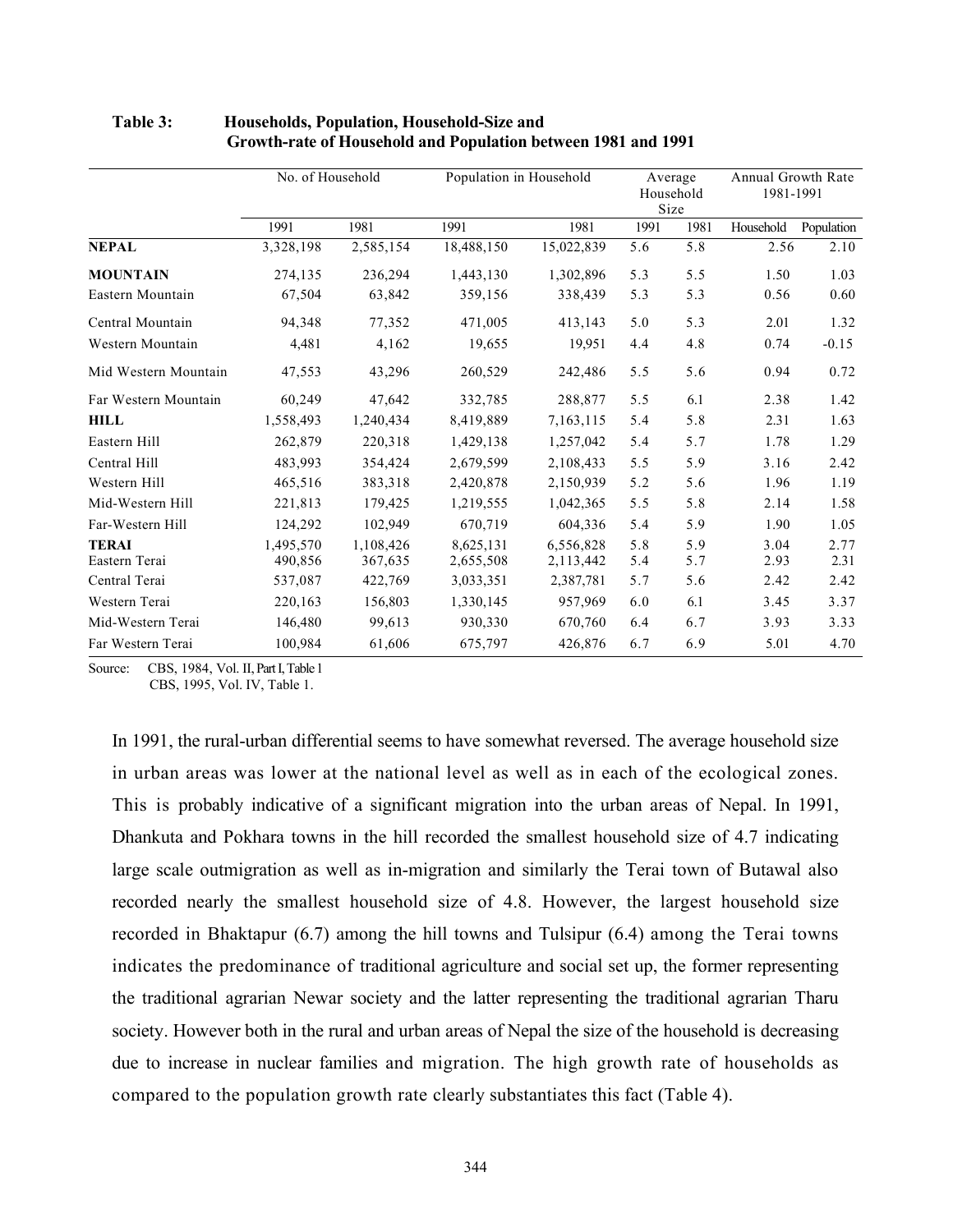|                 | No. of Household |                          |            | <b>Total Population</b> |      | Average Household<br>Size |           | Growth Rate |  |
|-----------------|------------------|--------------------------|------------|-------------------------|------|---------------------------|-----------|-------------|--|
|                 |                  |                          |            |                         |      |                           |           | 1981-91     |  |
|                 | 1981             | 1991                     | 1981       | 1991                    | 1981 | 1991                      | Household | Population  |  |
| Nepal           | 2,585,154        | 3,328,198                | 15,022,839 | 18,488,150              | 5.8  | 5.6                       | 2.56      | 2.10        |  |
| Rural           | 2,431,626        | 3.014.856                | 14,066,118 | 16.792.431              | 5.8  | 5.6                       | 2.17      | 1.79        |  |
| Urban           | 153,528          | 313,342                  | 956,721    | 1,695,719               | 6.2  | 5.4                       | 7.39      | 5.89        |  |
| Mountain Region | 236.294          | 274.135                  | 1.302.896  | 1.443.130               | 5.5  | 5.3                       | 1.50      | 1.03        |  |
| Rural           | 236.294          | 274,135                  | 1.302.896  | 1,443,130               | 5.5  | 5.3                       | 1.50      | 1.03        |  |
| Urban           |                  | $\overline{\phantom{0}}$ |            |                         |      |                           |           |             |  |
| Hill Region     | 1.240.434        | 1.558.493                | 7.163.115  | 8.419.889               | 5.8  | 5.4                       | 2.38      | 1.63        |  |
| Rural           | 1,161,173        | 1,393,371                | 6,667,581  | 7,551,994               | 5.7  | 5.4                       | 2.30      | 1.42        |  |
| Urban           | 79.261           | 165,122                  | 495.534    | 867.895                 | 6.3  | 5.3                       | 7.62      | 5.76        |  |
| Terai Region    | 1.108.426        | 1.495.570                | 6.556.828  | 8.625.131               | 5.9  | 5.8                       | 2.93      | 2.31        |  |
| Rural           | 1.034.159        | 1.347.350                | 6.095.641  | 7,797,307               | 5.9  | 5.8                       | 2.68      | 2.49        |  |
| Urban           | 74.267           | 148,220                  | 461,187    | 827,824                 | 6.2  | 5.6                       | 7.15      | 6.02        |  |

### Table 4: Rural-Urban Composition and Growth of Households Population and Household size by Geographic Regions between 1981 and 1991

Source: CBS, 1984, Vol. I, Part 1, Table 1

CBS, 1984, Vol. II, Table 1; Vol. 111, Table 1

CBS, 1994, Vol. II, Table 1

CBS, 1995, Vol. IV, Table 1

CBS, 1993, Vol. I, Part 1, Table 1.

# 5. Distribution of Households by Size: Temporal and Spatial Variations

The distribution of households in Nepal by number of persons in the household indicates that prevalence of single member households is the lowest in all the censuses. It accounts for only 4 per cent of the total households in 1991 (Table 5). The largest percentage of households in all the censuses, excepting 1961, was for the household size of 5 persons accounting for 16.0, 15.6 and 17.1 per cent respectively in 1971, 1981 and 1991. During 1961-1971 the growth rate of the households increased as the size of the household increased, starting from a growth rate of 0.25 per cent in 3 person-households to 3.04 per cent in 8 person-households. There was, however, negative growth rate in I person and two persons households. Between 1971 and 1981 also, the higher the household size the higher was the rate of growth of households. The only value which was out of trend was the high growth rate of 1.96 in one person-households owing probably to inmigration. However, between 1981 and 1991 the role of migration became more prominent as reflected in the accelerated growth rates in I person to 5 person-households in particular and to a certain extent those of 6 person-households. The increase in large-size households also might be due to the significant decline in death rates. The growth rate in the 8 person households drastically declined in 1981 and 1991 and it is more so with households consisting of 9 persons and more.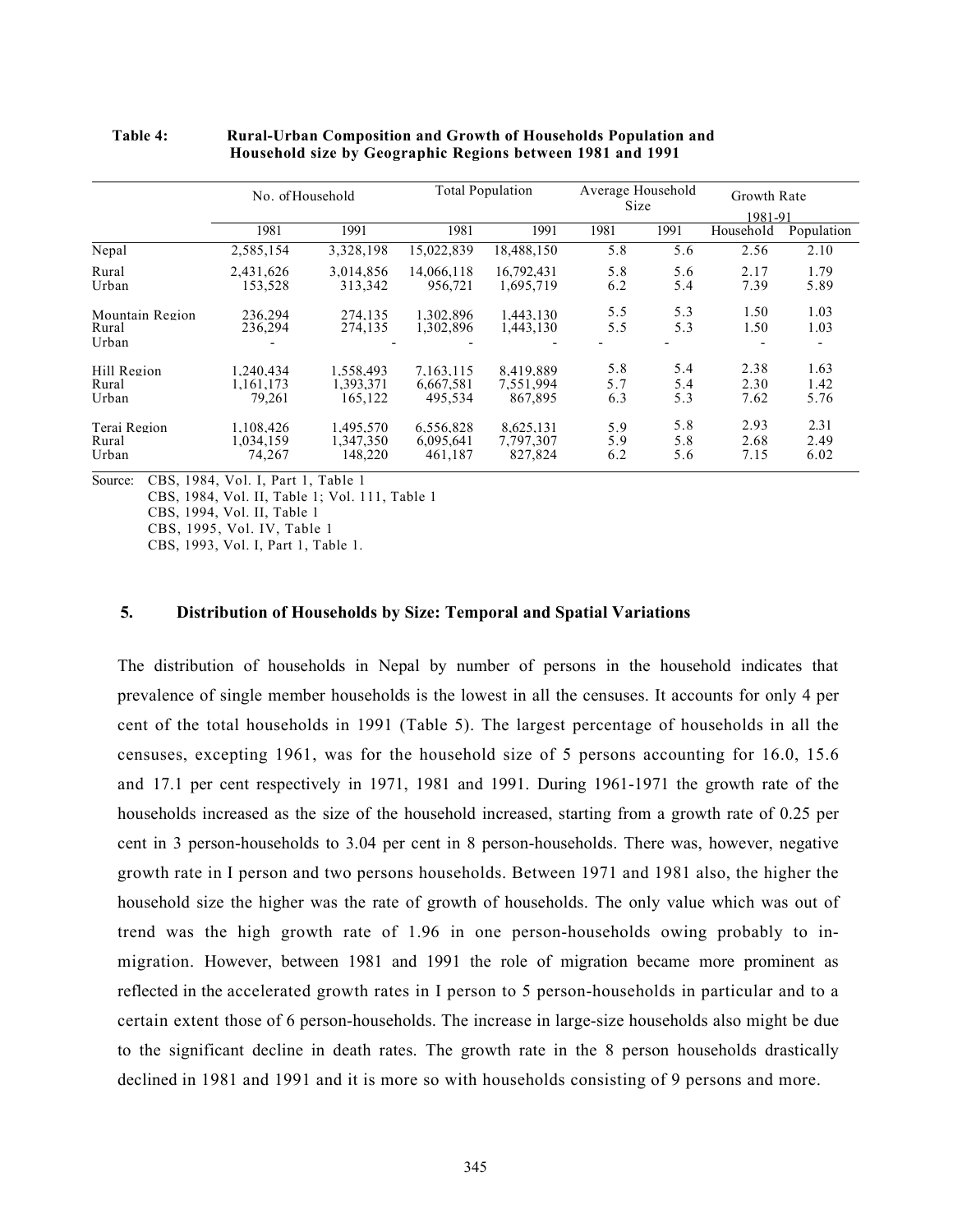| Size of the         | 1961                 | 1971                 | 1981                 | 1991               | Growth Rate   | Growth Rate     | Growth Rate     |
|---------------------|----------------------|----------------------|----------------------|--------------------|---------------|-----------------|-----------------|
| Households          |                      |                      |                      |                    | $(1961 - 71)$ | $(1971 - 1981)$ | $(1981 - 1991)$ |
| Total               | 1,783,975<br>(100.0) | 2,084,062<br>(100.0) | 2,585,154<br>(100.0) | 3328721<br>(100.0) | 1.57          | 2.18            | 2.56            |
| 1 Person            | 83,435               | 82,198               | 99,787               | 134321             | $-0.15$       | 1.96            | 3.02            |
|                     | (4.7)                | (3.9)                | (3.9)                | (4.0)              |               |                 |                 |
| 2 Persons           | 177,183              | 176,306              | 184,900              | 255,910            | $-0.15$       | 0.48            | 3.30            |
|                     | (9.9)                | (8.5)                | (7.2)                | (7.7)              |               |                 |                 |
| 3 Persons           | 251,017              | 257,411              | 273,363              | 362,097            | 0.25          | 0.60            | 2.85            |
|                     | (14.1)               | (12.4)               | (10.6)               | (10.9)             |               |                 |                 |
| 4 Persons           | 295,023              | 325,775              | 367,812              | 505,653            | 1.00          | 1.22            | 3.23            |
|                     | (16.5)               | (15.6)               | (14.2)               | (15.2)             |               |                 |                 |
| 5 Persons           | 282,140              | 333,798              | 409,182              | 568,252            | 1.70          | 2.06            | 3.34            |
|                     | (15.8)               | (16.0)               | (15.8)               | (17.1)             |               |                 |                 |
| 6 Persons           | 228,693              | 286,072              | 375,022              | 501,596            | 2.26          | 2.74            | 2.95            |
|                     | (12.8)               | (13.7)               | (14.5)               | (15.1)             |               |                 |                 |
| 7 Persons           | 160,490              | 212,442              | 289,103              | 382,109            | 2.84          | 3.13            | 2.82            |
|                     | (9.0)                | (10.2)               | (11.2)               | (11.5)             |               |                 |                 |
| 8 Persons           | 105,467              | 142,336              | 198,128              | 225,376            | 3.04          | 3.36            | 1.30            |
|                     | (5.9)                | (6.8)                | (7.7)                | (6.8)              |               |                 |                 |
| 9 Persons<br>& More | 200,427<br>(11.2)    | 267,724<br>(12.9)    | 387,857<br>(15.0)    | 393,407<br>(11.8)  | 2.93          | 3.78            | 0.14            |

Table 5: Composition and Growth of Households by Size in Nepal

Source: CBS, 1968, Vol. I, Part I, Table 7

 CBS, 1975, Vol. I, Part I, Table 7 CBS, 1984, Vol. I, Part I, Table 2 CBS, 1993, Vol. I, Part I, Table 2.

The size distribution of households in geographic regions indicates the largest proportion of household are those consisting of 5 persons accounting for 15.5 to 16.3 per cent in 1981 which increased in 1991 to 17.0 to 17.3 per cent (Table 6). As compared to 1981, there had been an increase in the proportion of households of sizes upto 7 with a few exceptions, namely, 1 person households in Mountain and Terai regions and 3 person-households in the Terai. As for the I person households in the Mountain region it is marked by absolute decline from 12,542 in 1981 to 12,511 in 1991 and the decline is probably the result of out migration. The total population of Western Mountain in 1991 was 19,655 while the population born in Western Mountain but enumerated elsewhere in Nepal was 5,140 accounting for more than one-fourth of the total population of Western Mountain. Though there was decline in the percentage of 1 person and 3 person-households in the Terai, they were marked by absolute increase between 1981 and 1991.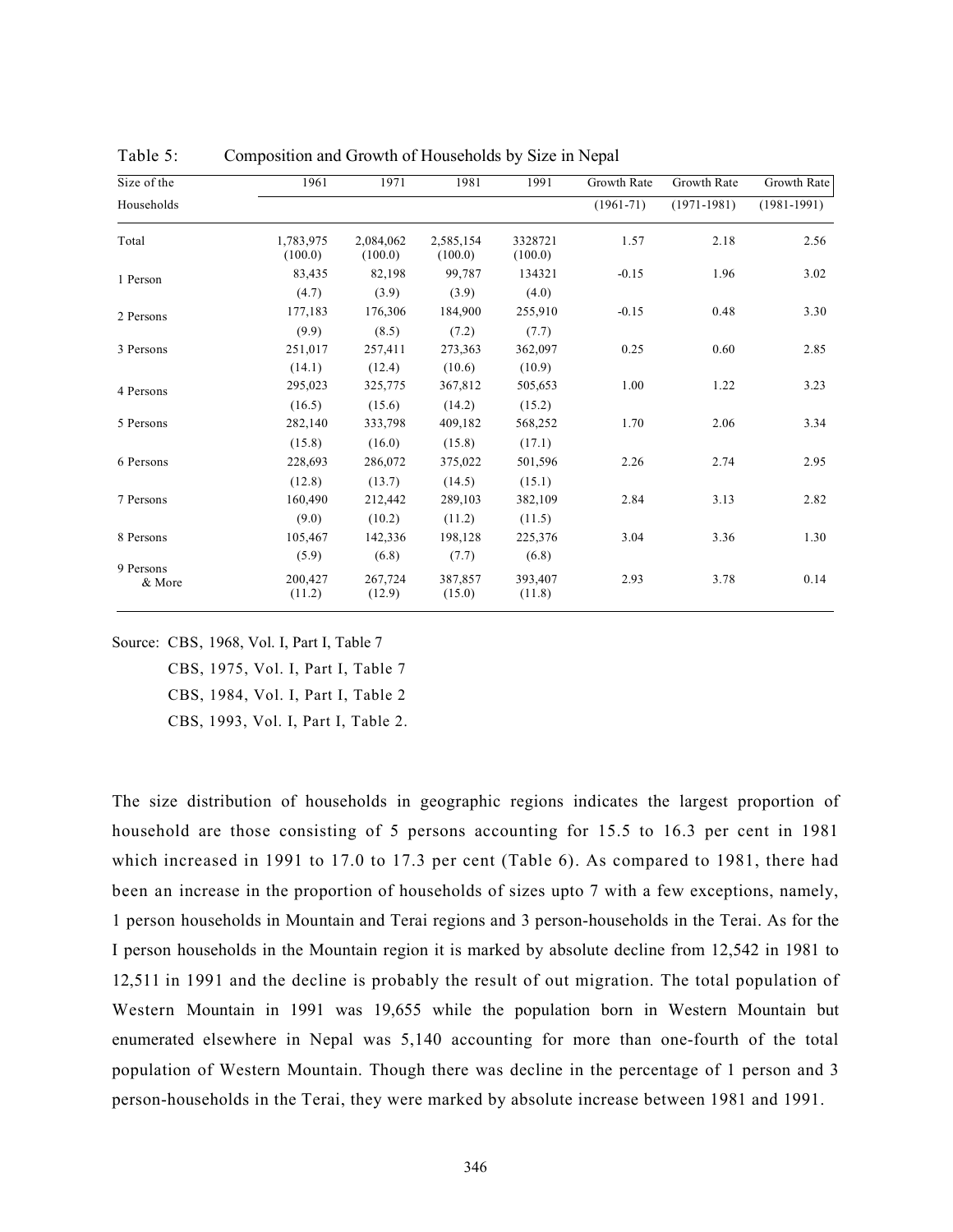| Size of the House holds | Nepal               |         |         | Mountain |                   | Hills               | Terai   |           |
|-------------------------|---------------------|---------|---------|----------|-------------------|---------------------|---------|-----------|
|                         | 1991                | 1981    | 1991    | 1981     | 1991              | 1981                | 1991    | 1981      |
| Total                   | 3,328,721 2,585,154 |         | 274,135 |          | 236,294 1,558,493 | 1,240,434 1,496,093 |         | 1,108,426 |
|                         | (100.0)             | (100.0) | (100.0) | (100.0)  | (100.0)           | (100.0)             | (100.0) | (100.0)   |
| 1 Person                | 134,321             | 99,787  | 12,511  | 12.542   | 69,869            | 45,897              | 51.941  | 41,348    |
|                         | (4.0)               | (3.9)   | (4.6)   | (5.3)    | (4.5)             | (3.7)               | (3.5)   | (3.7)     |
| 2 Persons               | 255,910             | 184,900 | 22,156  | 16,216   | 120,797           | 84,374              | 112,957 | 84.310    |
|                         | (7.7)               | (7.1)   | (8.1)   | (6.9)    | (7.8)             | (6.8)               | (7.6)   | (7.6)     |
| 3 Persons               | 362,097             | 273,363 | 32,681  | 26,317   | 173,889           | 128,379             | 155,527 | 118,667   |
|                         | (10.9)              | (10.6)  | (11.9)  | (11.2)   | (11.2)            | (10.4)              | (10.4)  | (10.7)    |
| 4 Persons               | 505'653             | 367,812 | 43,578  |          | 35,478 240.952    | 175,745             | 221.123 | 156,589   |
|                         | (15.2)              | (14.2)  | (15.9)  | (15.0)   | (15.5)            | (14.2)              | (14.8)  | (14.1)    |
| 5 Persons               | 568,252             | 409,182 | 47,392  |          | 38,567 264.925    | 199,417             | 255.935 | 171,198   |
|                         | (17.1)              | (15.8)  | (17.3)  | (16.3)   | (17.0)            | (16.1)              | (17.1)  | (15.5)    |
| 6 Persons               | 501,596             | 375.022 | 41,366  | 34.023   | 236.039           | 184,928             | 224,991 | 156,071   |
|                         | (15.1)              | (14.5)  | (15.1)  | (14.4)   | (15.1)            | (14.9)              | (15.0)  | (14.1)    |
| 7 Persons               | 382,109             | 289.103 | 31.253  | 25,764   | 181,337           | 143,890             | 169.519 | 119.449   |
|                         | (11.5)              | (11.2)  | (11.4)  | (10.9)   | (11.6)            | (11.6)              | (11.3)  | (10.8)    |
| 8 Persons               | 225.376             | 198,128 | 17,791  |          | 17,076 107.636    | 99,291              | 99,949  | 81,761    |
|                         | (6.8)               | (7.7)   | (6.5)   | (7.2)    | (6.9)             | (8.0)               | (6.7)   | (7.4)     |
| 9 and more Persons      | 393.407             | 387.857 | 25.407  | 30.311   | 163,049           | 178.513             | 204,951 | 179.033   |
|                         | (11.8)              | (15.0)  | (9.3)   | (12.8)   | (10.5)            | (14.4)              | (13.7)  | (16.2)    |

Table 6: Composition of Households by Size For Ecological Zones, 1981-1991

Source: CBS, 1984, Vol. I, Part I, Table 2

CBS, 1993, Vol. I, Part I, Table 2.

The distribution of households by size in Development Regions are marked by wide variations. The Western Development Region is marked by percentage of 1,2 and 3 member-households exceeding the national average (Table 7). In the 4 and 5 persons household, the Eastern and Central Development Regions exceed the national average. Households with 6,7, 8 and 9 or more persons are characteristic of Mid-Western and Far-Western Development Regions with percentages exceeding those of the national aggregates.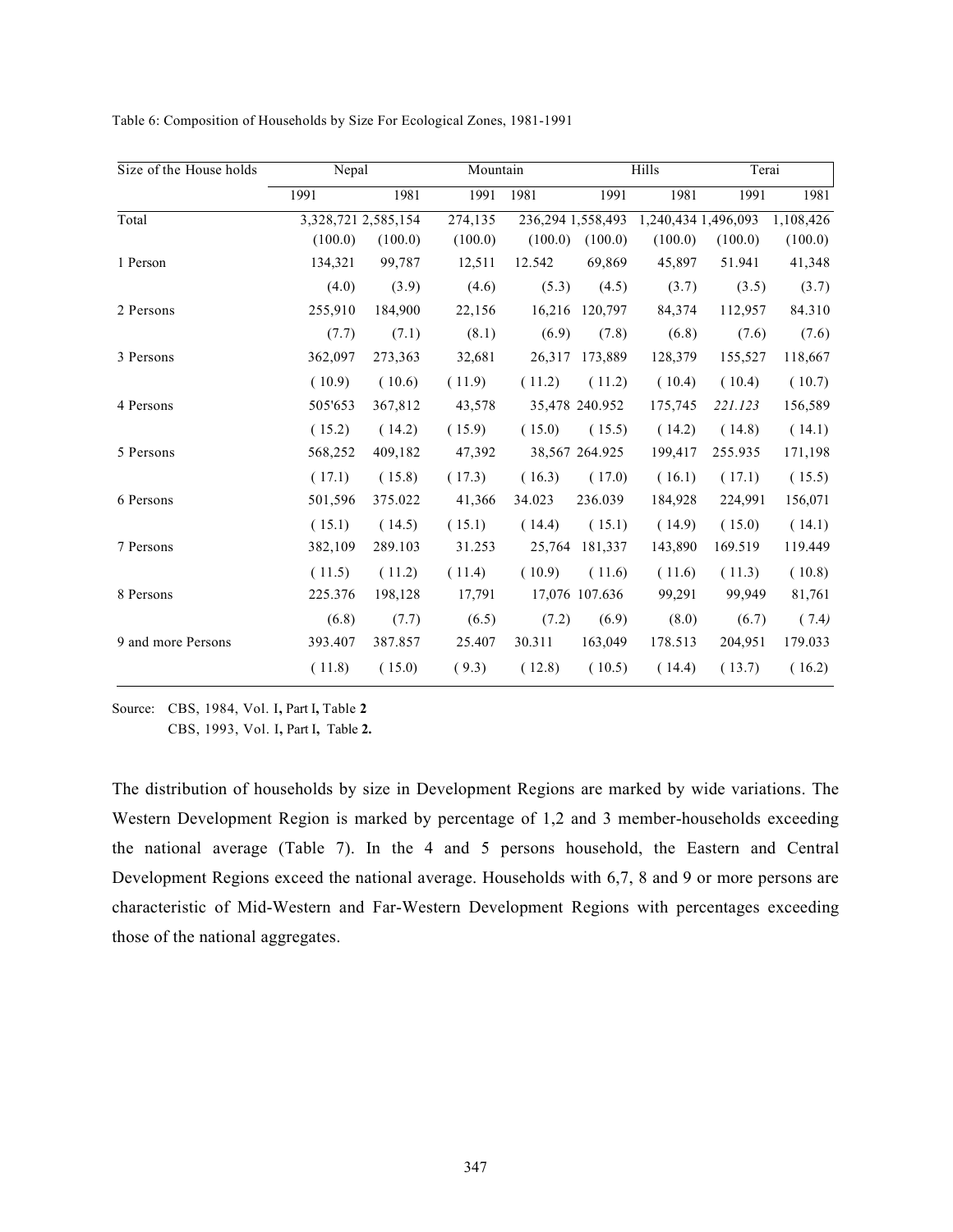|                       | <b>NEPAL</b> | <b>EDR</b> | <b>CDR</b> | <b>WDR</b> | <b>MWDR</b> | <b>FWDR</b> |
|-----------------------|--------------|------------|------------|------------|-------------|-------------|
| Total                 | 100.0        | 100.0      | 100.0      | 100.0      | 100.0       | 100.0       |
| 1 Person              | 4.0          | 4.0        | 3.9        | 5.1        | 3.2         | 3.4         |
| 2 Persons             | 7.7          | 7.7        | 7.6        | 8.4        | 6.7         | 6.7         |
| 3 Persons             | 10.9         | 11.2       | 10.8       | 11.0       | 10.7        | 10.4        |
| 4 Persons             | 15.2         | 15.4       | 15.5       | 14.9       | 14.8        | 14.4        |
| 5 Persons             | 17.1         | 17.4       | 17.5       | 16.5       | 16.6        | 16.6        |
| 6 Persons             | 15.1         | 15.3       | 15.0       | 14.6       | 15.3        | 15.3        |
| 7 Persons             | 11.5         | 11.7       | 11.4       | 11.2       | 12.0        | 12.0        |
| 8 Persons             | 6.8          | 6.9        | 6.5        | 6.7        | 7.2         | 7.1         |
| 9 and more<br>Persons | 11.8         | 10.4       | 11.8       | 11.6       | 13.4        | 14.1        |

Table 7: Distribution of Households by Size For Development Regions, 1991

Source: CBS, 1993, Vol. I, Part I, Table 2.

There are rural-urban differentials in the distribution of households by size (Table 8).

Table 8: Rural-Urban Differential in Household Size Distribution, 1981-1991

|                       | <b>NEPAL</b>    |                 |                 | Rural           | Urban          |                |
|-----------------------|-----------------|-----------------|-----------------|-----------------|----------------|----------------|
|                       | 1991            | 1981            | 1991            | 1981            | 1991           | 1981           |
| Total                 | 3,328,721       | 2,585,154       | 3,015,379       | 2,431,626       | 313,342        | 153,528        |
|                       | 100.0           | 100.0           | 100.0           | 100.0           | 100.0          | 100.0          |
| 1 Persons             | 134,301         | 99,787          | 115,448         | 91,288          | 18,853         | 8,499          |
|                       | 4.0             | 3.9             | 3.8             | 3.8             | 6.0            | 5.5            |
| 2 Persons             | 255,910<br>7.7  | 184,900<br>7.1  | 227,557<br>7.6  | 173,814<br>7.1  | 28.353<br>9.1  | 11.086<br>7.2  |
| 3 Persons             | 362,097         | 273,363         | 325,596         | 259,112         | 36,504         | 14,251         |
|                       | 10.9            | 10.6            | 10.8            | 10.7            | 11.6           | 9.3            |
| 4 Persons             | 505,653         | 367,812         | 455,303         | 348,651         | 50,350         | 19,161         |
|                       | 15.2            | 14.2            | 15.1            | 14.3            | 16.1           | 12.5           |
| 5 Persons             | 568,252<br>17.1 | 409,182<br>15.8 | 514,735<br>17.1 | 386,870<br>15.9 | 53,517<br>17.1 | 22,312<br>14.5 |
| 6 Persons             | 501,596         | 375,022         | 459,417         | 354,242         | 42,279         | 20,780         |
|                       | 15.1            | 14.5            | 15.2            | 14.6            | 13.5           | 13.5           |
| 7 Persons             | 382,109         | 289,103         | 352,094         | 272,563         | 30,015         | 16,540         |
|                       | 11.5            | 11.2            | 11.7            | 11.2            | 9.6            | 10.8           |
| 8 Persons             | 225,376         | 198,128         | 208,369         | 186,499         | 17,007         | 11,629         |
|                       | 6.8             | 7.7             | 6.9             | 7.7             | 5.4            | 7.6            |
| 9 and more<br>Persons | 393,407<br>11.8 | 387,857<br>15.0 | 356,943<br>11.8 | 358,587<br>14.7 | 36,464<br>11.6 | 29,270<br>19.1 |

Source: CBS, 1984, Vol. I, Part I, Table 2 CBS, 1984, Vol. III, Table 2 CBS, 1993, Vol. I, Part I, Table 2 CBS, 1994, Vol. II, Table 2.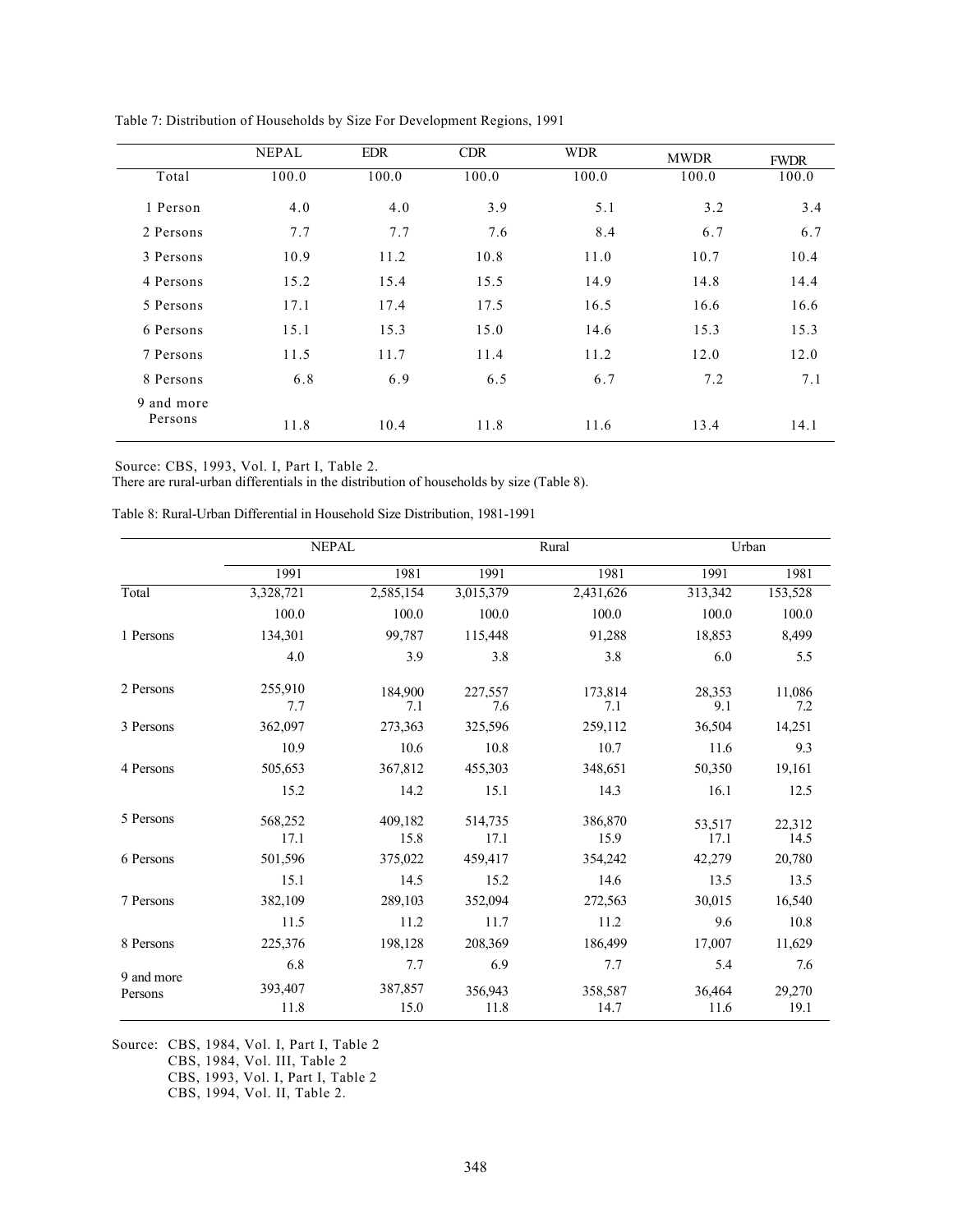Further, there is also a change between 1981 and 1991 in the urban-rural differential. In 1991, proportionality there are more households with sizes 1-4, and less households with sizes 5 and above in urban than in rural areas. This pattern is significantly different from that of 1981. In 1981, only in the case of single-person households the urban proportion was higher than the rural proportion.

### 6. Household Headship Rates by Sex and Age

Data on household head which is available only for the 1991 census shows that proportion of female heads is much lower than that of male heads. The sex composition of the household heads are characterized by 87 per cent of households headed by males in the country and is similar both in rural and urban areas (Table 9). The compact functional unit of patriarchal family which is characteristic of all the ethnic groups in Nepal as in many countries of the world is the primary factor for overwhelming male domination in household headships. Due to large scale male selective outmigration, the hill and mountain regions of the Western and Far-Western Development Regions have relatively high percentage of female-headed households accounting for 19.2 and 14.0 per cent respectively, whereas the percentage in the case of the other regions is below the national level of 13.2 per cent.

|                                            |                      | Total              |                    | Males            |                    | Females          |
|--------------------------------------------|----------------------|--------------------|--------------------|------------------|--------------------|------------------|
| Nepal                                      | 3,328,721            | (100.0)            | 2,890,104          | (86.8)           | 438,617            | (13.2)           |
| Rural                                      | 3,015,379            | (100.0)            | 2,617,270          | (86.8)           | 398,109            | (13.2)           |
| Urban                                      | 313,342              | (100.0)            | 272,834            | (87.1)           | 40,508             | (12.9)           |
| Eastern Dev. Region                        | 821,762              | (100.0)            | 721,926            | (87.9)           | 99,836             | (12.1)           |
| Central Dev. Region<br>Western Dev. Region | 1,115,428<br>690,160 | (100.0)<br>(100.0) | 997,980<br>554,440 | (89.5)<br>(80.8) | 117,441<br>135,720 | (10.5)<br>(19.2) |
| Mid-Western Dev. Region                    | 415,840              | (100.0)            | 370,233            | (89.0)           | 45,613             | (11.0)           |
| Far-Western Dev. Region                    | 285,525              | (100.0)            | 245,525            | (86.0)           | 40,000             | (14.0)           |

Table 9: Composition of Household Heads by Sex for Urban-Rural and Development Regions, 1991

Source: CBS, 1993, Vol. I, Part I, Table 2 CBS, 1994, Vol. II, Table 2.

Household headship rate, defined as the number of household heads per 100 persons in a given sex age group, indicates the female headship rate is significantly lower than the male headship rate at all ages (Table 10). The overall headship rate in Nepal is 45.0 per cent for males compared to 6.7 per cent for females. The headship rates for males are somewhat different in the urban and rural areas, these being 41.1 and 45.5 respectively, while female headship rates for urban and rural areas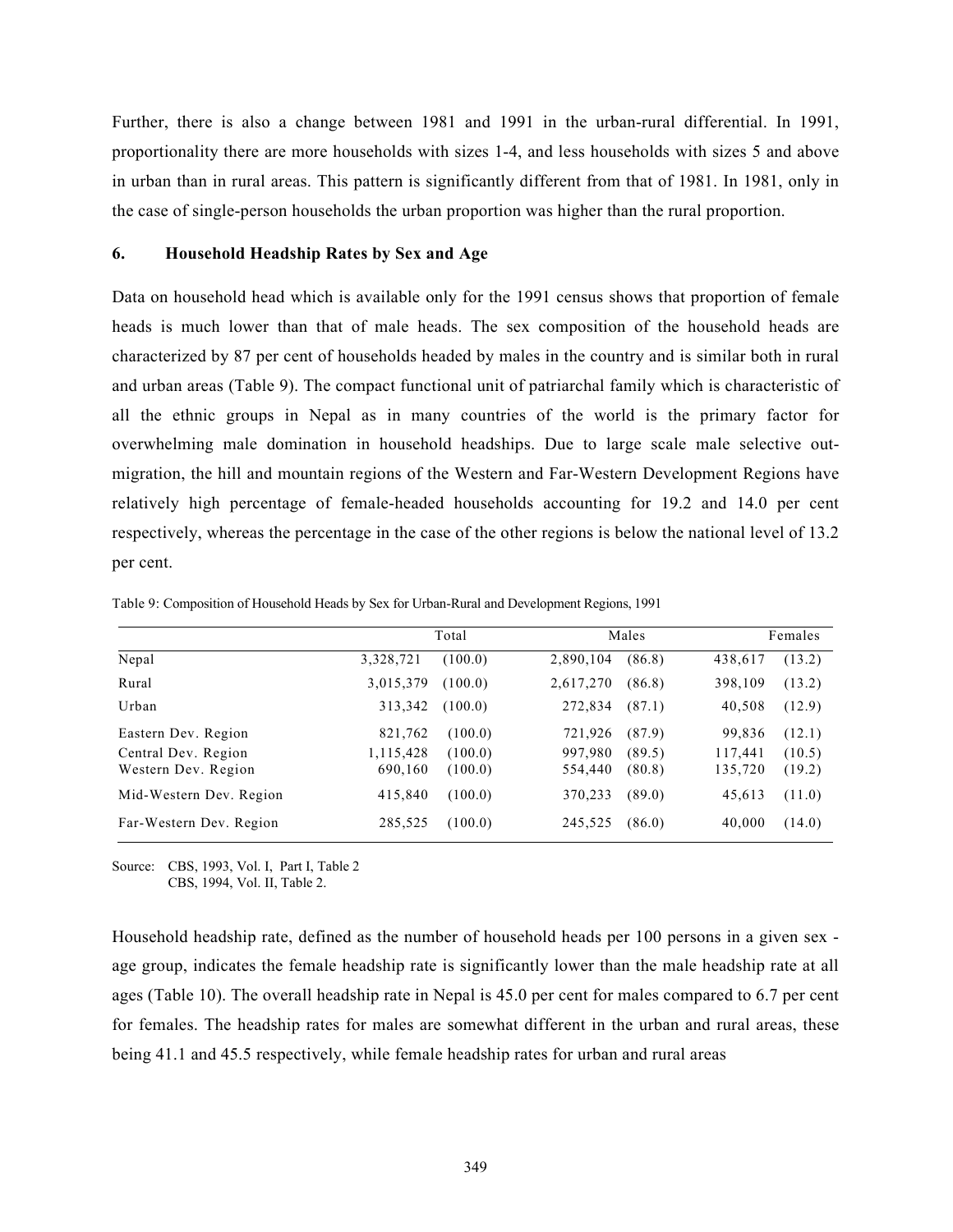are the same as the national rate of 6.7 per cent (Table 10). The overall headship rates for females exhibit significant variations among the Development Regions. The female headship rates are lower than national rate for Eastern, Central and Mid-Western Development Region, while these are higher for Western and Far-Western Development Regions (Table 11). The lowest headship rate for both males and females is in the age group 10-19. The highest rate of household headship for males is in the age group of 50-59 years, whereas for females it is in age group 60-69. At these older ages, more and more women find themselves without a husband due to marriage dissolution and hence are compelled to take up the responsibility as head of the household. It would be of interest to examine the relationship between marital status and household headship among males and females.

|              |                 | Nepal              |                      | Urban                |                     | Rural                 |                      |  |  |
|--------------|-----------------|--------------------|----------------------|----------------------|---------------------|-----------------------|----------------------|--|--|
|              | P               | Males<br>6.418,531 | Females<br>6,556,658 | Males<br>664,147     | Females<br>607,451  | Males<br>5,754,384    | Females<br>5,959,207 |  |  |
| <b>TOTAL</b> | H H             | 2.890, 104(86.8)   | 438,617(13.2)        | 272,834(87.1)        | 40.508(12.3)        | 2.617.270(86.8)       | 398.109(13.2)        |  |  |
|              | <b>HR</b>       | 45.0               | 6.7                  | 41.1                 | 6.7                 | 45.5                  | 6.7                  |  |  |
|              | $\mathbf{P}$    | 2,087,838          | 2,031,975            | 204,534              | 188,644             | 1.883,304             | 1,843.331            |  |  |
| $10-19$      | <b>HH</b>       | 31,093             | 4.712                | 4,419(16)            | 797(2.0)            | 26,674(1.0)           | 3.9150.0             |  |  |
|              | HR              | 1.5                | 0.2                  | 2.2                  | 0.4                 | 1.4                   | 0.2                  |  |  |
|              | $\mathbf{P}$    | 1,377,547          | 1.583.625            | 172,978              | 166.946             | 1.204,569             | 1,416,679            |  |  |
| $20 - 29$    | <b>HH</b><br>HR | 445.269<br>32.3    | 56,272<br>3.6        | 53.031(19.4)<br>30.7 | 5.498(13.6)<br>3.3  | 392.238(15.0)<br>32.6 | 50,774(12.8)<br>3.6  |  |  |
|              | $\mathbf{P}$    | 1,068,678          | 1.11Z870             | 118,274              | 104,653             | 950,404               | 1,098,217            |  |  |
| 30-39        | HH              | 760.414            | 92.721               | 77.493(28.4)         | 7,891(19.5)         | 682.921(26.1)         | 84,830(21.3)         |  |  |
|              | <b>HR</b>       | 71.2               | 8.3                  | 65.5                 | 7.5                 | 71.9                  | 7.7                  |  |  |
|              | $\mathbf{P}$    | 784,354            | 792,527              | 76,260               | 64,382              | 708,094               | 728.145              |  |  |
| $40 - 49$    | <b>HH</b>       | 692,837            | 99,977               | 63,243(23.2)         | 8,194(20.2)         | 629.594(24.1)         | 99,083               |  |  |
|              | <b>HR</b>       | 88.3               | 12.6                 | 82.9                 | 12.7                | 88.9                  | 13.6                 |  |  |
|              | P               | 557,486            | 506,955              | 45,479               | 39.727              | 512,007               | 467.228              |  |  |
| 50-59        | HH<br><b>HR</b> | 513.007<br>92.0    | 85.433               | 40.080(14.7)         | 7.631(18.8)         | 472.927(18.1)<br>92.4 | 77.802(19.5)<br>16.6 |  |  |
|              | P               | 357.186            | 344,931              | 26,495               | 26,647              | 330,691               | 318,284              |  |  |
| 60-69        | HH<br>HR        | 313.515<br>87.8    | 67.564<br>19.6       | 22.965(8.4)<br>86.7  | 6.594(16.3)<br>24.7 | 290.550(11.1)<br>87.9 | 60.970(15.3)<br>19.2 |  |  |
| 70 and       | P               | 185,552            | 183,565              | 15,127               | 16,432              | 169,120               | 167.133              |  |  |
| above        | HH              | 133.969            | 31.938               | 11.603(4.3)          | 3,9                 | 122,366(4.7)          | 28,035(7.0)          |  |  |
|              | HR              | 72.2               |                      |                      |                     | 72.4                  | 16.8                 |  |  |

Table 10: Household Headship Rates by Age and Sex for Urban and Rural Areas (10 years and above), Nepal, 1991

Source: Population Census of 1991, (Special Tabulations). CBS, 1993, Vol. 1, Part I, Table 7.

 $P =$ Population

 $HH =$ Household Head

 $HR =$ Headship Rate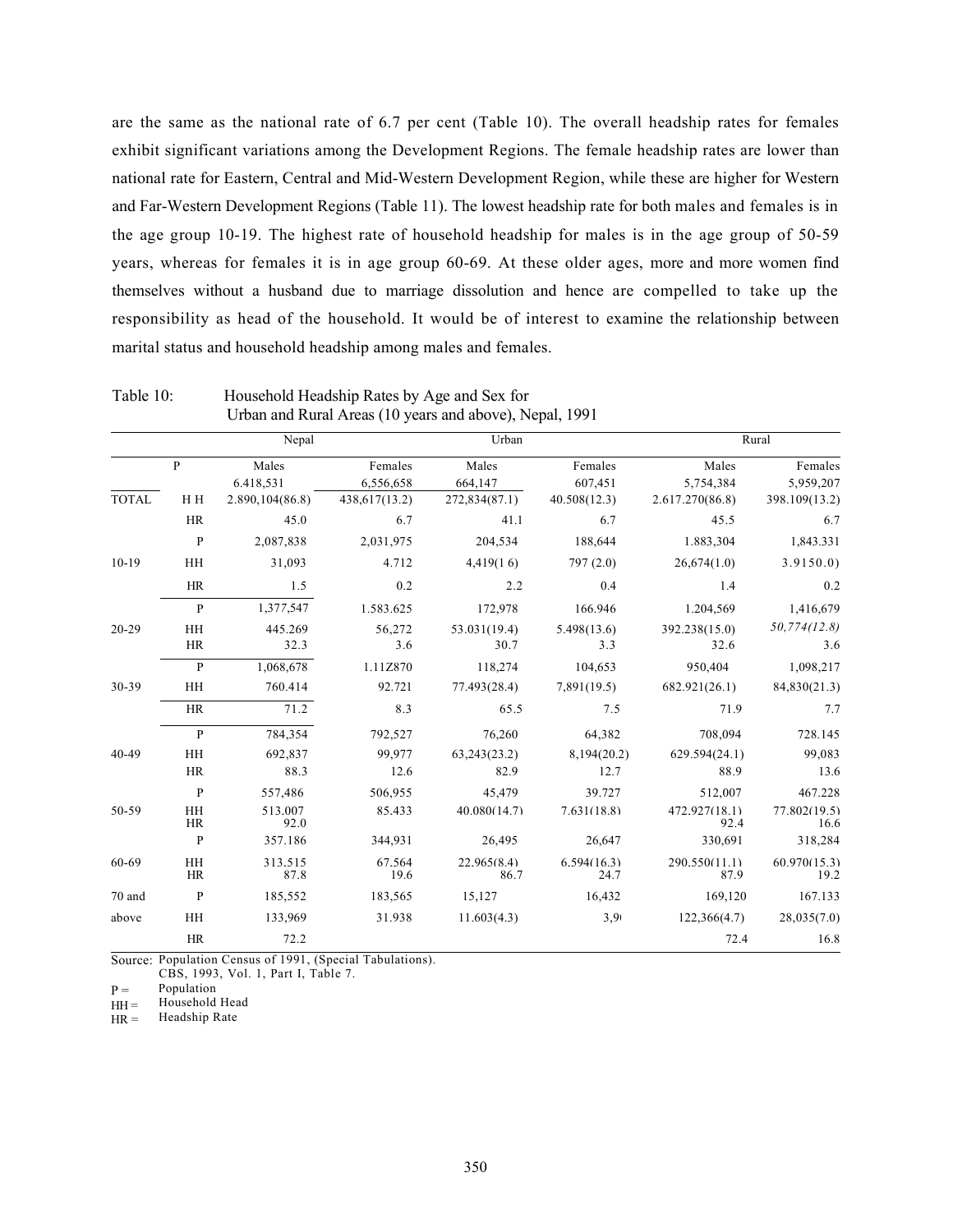| Age Groups   |      | <b>NEPAL</b>  |      | <b>EDR</b>    |       | <b>CDR</b>    |      | <b>WDR</b> |      | <b>MWDR</b>   |               | <b>FWDR</b> |
|--------------|------|---------------|------|---------------|-------|---------------|------|------------|------|---------------|---------------|-------------|
|              |      | Males Females |      | Males Females | Males | Females Males |      | Females    |      | Males Females | Males Females |             |
| Total        | 45.0 | 6.7           | 46.0 | 6.3           | 44.8  | 5.4           | 44.4 | 9.7        | 45.2 | 5.5           | 44.4          | 6.8         |
| $10-19$      | 1.5  | 0.2           | 1.3  | 0.2           | 1.5   | 0.2           | 1.0  | 0.3        | 2.0  | 0.2           | 2.2           | 0.2         |
| $20 - 29$    | 32.3 | 3.6           | 34.5 | 2.7           | 30.9  | 2.2           | 27.9 | 6.8        | 35.9 | 3.3           | 35.1          | 4.3         |
| 30-39        | 71.2 | 8.3           | 75.7 | 7.1           | 69.2  | 5.4           | 67.0 | 14.2       | 73.4 | 7.6           | 71.6          | 10.2        |
| $40 - 49$    | 88.3 | 12.6          | 90.5 | 12.9          | 87.4  | 10.0          | 87.2 | 16.7       | 88.8 | 11.3          | 87.7          | 13.7        |
| 50-59        | 92.0 | 16.9          | 93.0 | 18.2          | 91.8  | 14.9          | 92.6 | 20.5       | 91.0 | 14.2          | 90.3          | 15.1        |
| 60-69        | 87.8 | 19.6          | 88.1 | 20.8          | 88.1  | 18.2          | 90.7 | 23.7       | 84.4 | 16.0          | 81.5          | 15.0        |
| 70 and above | 72.2 | 17.4          | 71.2 | 18.0          | 74.9  | 17.9          | 75.1 | 19.1       | 66.4 | 12.6          | 60.3          | 12.0        |

Table 11: Household Headship Rates by Age and Sex For Development Regions (10 Years and above), Nepal, 1991

Source: CBS, 1993, Vol. I, Part I, Table 7.

Household headship rate for the total population by marital status is shown for males and females in Table 12. Household headship rates by marital status indicate higher rate for males in all groups except the separated category. In the separated category, the rate is higher for females for the nation as a whole, as well as for all the regions except the Central Development Region. Among the married category, the man usually is the head of the household and the female headship in this category probably is on account of the husband being away. A high rate of female headship of 9.3 per cent in the Western Development Region could be due to out-migration of the husband both within and outside the country mostly for army services. As the mortality rate among the migrants serving in the army is very high, it is clearly reflected by a headship rate among widows of 43.9 per cent, the highest headship rate among all the development regions.

| Marital           | Nepal<br>MaleFemale |      | <b>EDR</b>  |      | <b>CDR</b> |        | <b>WDR</b> |        | <b>MWDR</b> |        | <b>FWDR</b> |        |
|-------------------|---------------------|------|-------------|------|------------|--------|------------|--------|-------------|--------|-------------|--------|
| <b>Status</b>     |                     |      | Male Female |      | Male       | Female | Male       | Female | Male        | Female | Male        | Female |
| Total             | 45.0                | 6.7  | 46.0        | 6.3  | 44.8       | 5.4    | 44.4       | 9.7    | 45.2        | 5.5    | 44.4        | 6.8    |
| Single            | 2.9                 | 0.6  | 2.6         | 0.7  | 3.1        | 0.6    | 2.5        | 0.8    | 3.1         | 0.4    | 2.9         | 0.3    |
| Married           | 69.0                | 5.4  | 74.0        | 4.6  | 67.0       | 3.6    | 67.9       | 9.3    | 68.4        | 4.4    | 66.9        | 5.9    |
| Widow/<br>Widower | 67.9                | 38.0 | 68.5        | 41.0 | 69.6       | 35.8   | 68.6       | 43.9   | 66.6        | 32.5   | 60.0        | 30.6   |
| Divorced          | 35.4                | 20.0 | 37.1        | 24.0 | 36.7       | 19.0   | 40.2       | 24.8   | 31.3        | 13.1   | 25.7        | 18.4   |
| Separated         | 43.1                | 44.0 | 45.8        | 47.9 | 43.5       | 39.2   | 45.3       | 50.4   | 38.5        | 38.4   | 34.3        | 35.8   |
| Not Stated        | 14.3                | 5.3  | 12.9        | 5.4  | 12.2       | 4.5    | 21.1       | 5.8    | 15.0        | 5.8    | 10.7        | 5.7    |

Table 12: Household Headship Rates by Marital Status and by Development Region (Age Group 10 years and above), Nepal, 1991

Source: Population Census 1991, (Special Tabulations).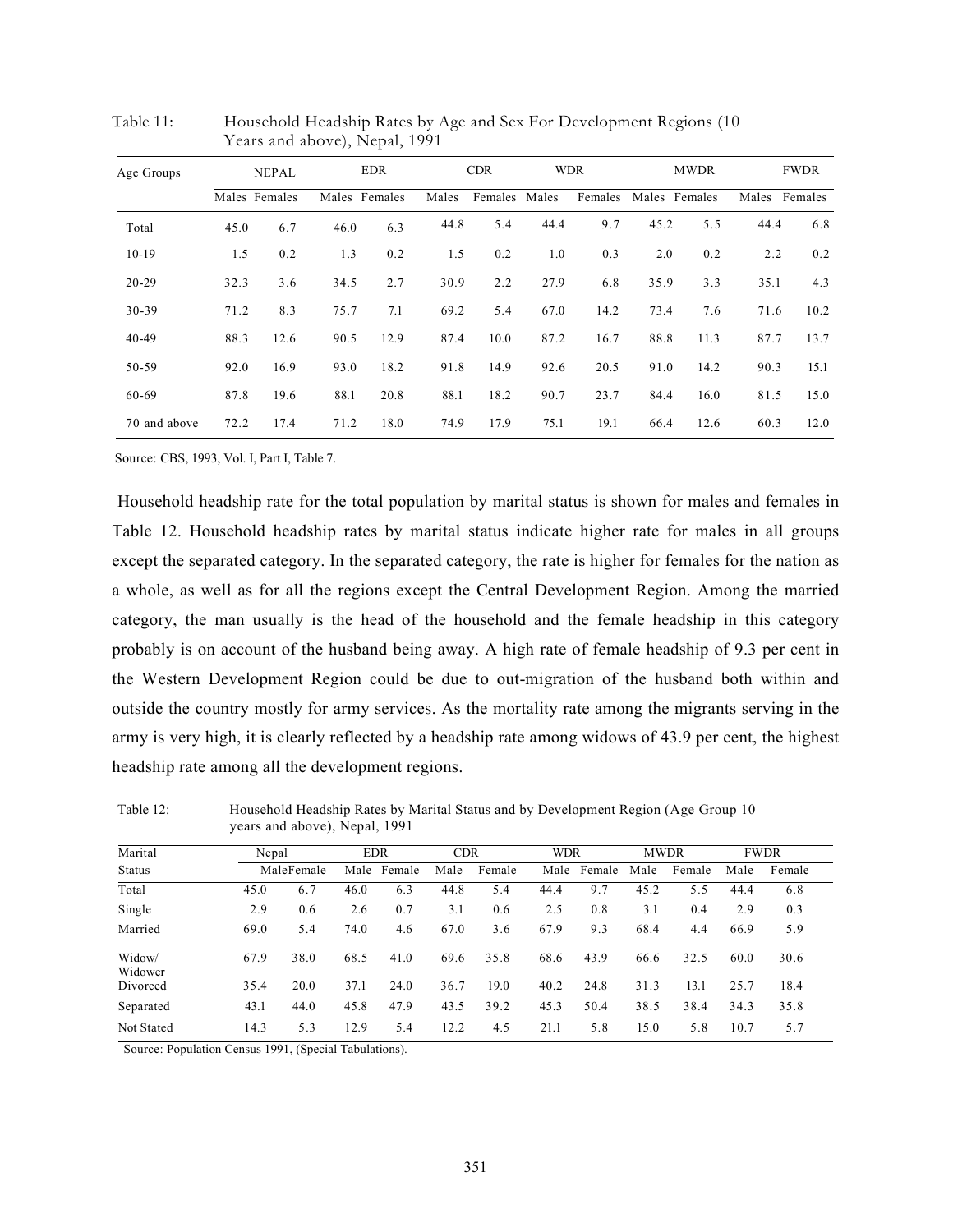## 7. Conclusion

In conclusion, it may be said that average household size in Nepal is large and there are indications of a change towards a lower size. This change probably is on account of early fragmentation of the household as well as due to migration. However, considering the overwhelming dependency on agriculture, the average household size in the rural areas will change slowly as compared to urban areas. The high growth rate in the smaller households indicates the trends towards small household size in future. The higher growth rate of households as compared to the growth rate of population will have several implications. The most important implication of high growth rate of households will be the increasing demand for housing and related services such as electricity, water, sanitation, etc. Such demands, which are likely to be higher in urban than in rural areas, are likely to aggravate the already prevailing urban problems in Nepal.